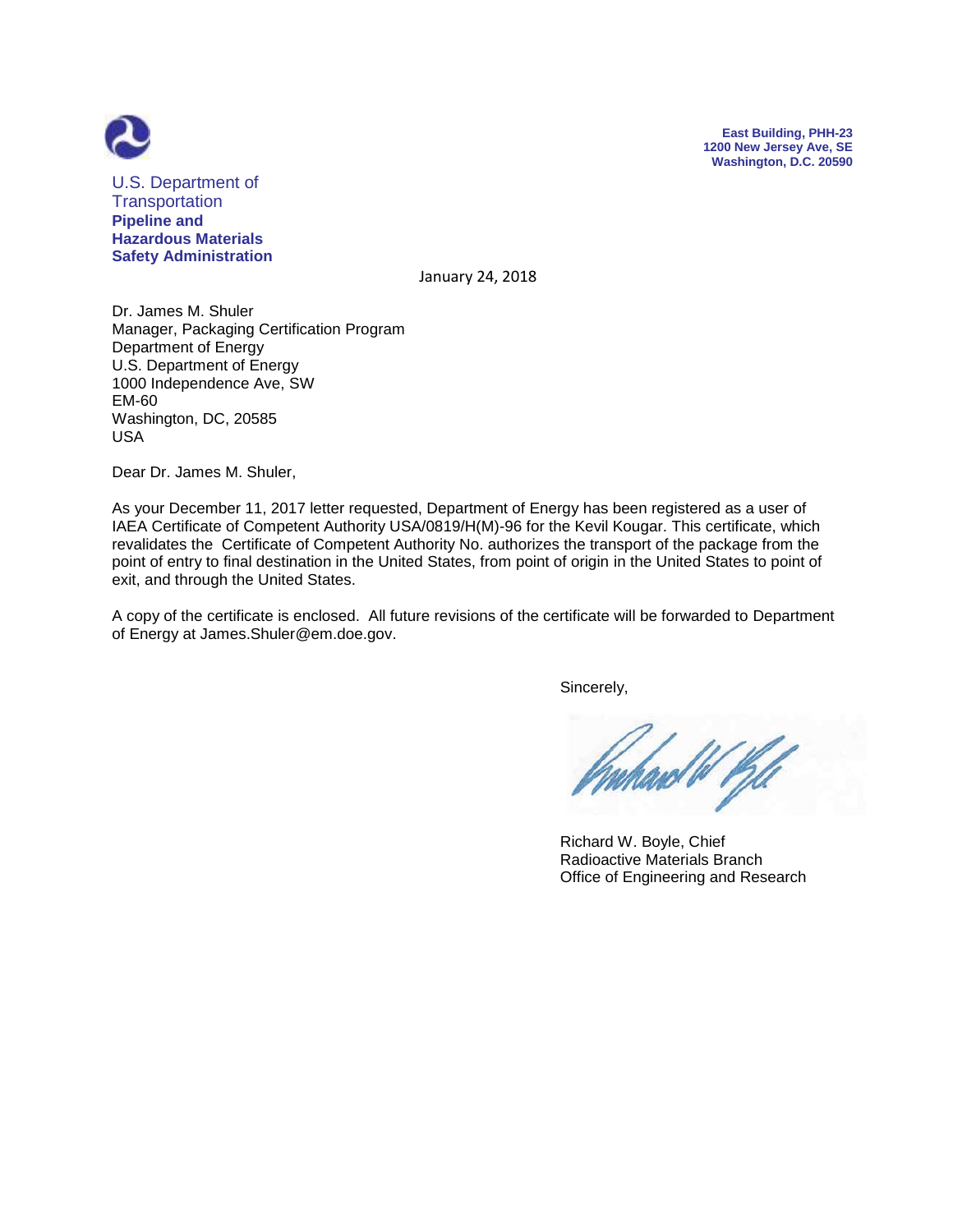

**Pipeline and Hazardous Materials Safety Administration**

 **FOR A NON-FISSILE OR FISSILE EXCEPTED COMPETENT AUTHORITY CERTIFICATION URANIUM HEXAFLUORIDE PACKAGE DESIGN CERTIFICATE USA/0819/H(M)-96, REVISION 0** **East Building, PHH-23**

**Washington, D.C. 20590**

**1200 New Jersey Avenue Southeast**

This certifies that the radioactive material package design described has been certified by the Competent Authority of the United States as meeting the regulatory requirements for a packaging for non-fissile or fissile excepted uranium hexafluoride as prescribed in the regulations of the International Atomic Energy Agency<sup>1</sup> and the United States of America<sup>2</sup>.

- 1. Package Identification Kevil Kougar.
- 2. Package Description The Kevil Kougar is as described in Daher-TLI Document, TR-20000-010-105. It is a smooth hexagonal shaped packaging designed to carry one 48-inch uranium hexafluoride cylinder. It consists of an upper subassembly and lower subassembly, which are fastened together with ten toggle bolts, five per side. Each subassembly consists of an outer and inner steel shell secured to a frame assembly, with wood and polyurethane foam filling the space.
- 3. Authorized Contents Solid, non fissile or fissile excepted uranium hexafluoride in 48-inch cylinders, Models 48G, 48H, 48HX, 48O, 48OM, 48OM(Allied), and 48T, which comply with the special conditions listed in Section 5 of this certificate.
- 4. General Conditions
	- a. Each user of this certificate must have in his possession a copy of this certificate and all documents necessary to properly prepare the package for transportation. The user shall prepare the package for shipment in accordance with the documentation and applicable regulations.
	- b. Each user of this certificate, other than the original petitioner, shall register his identity in writing to the Office of Hazardous Materials Technology, (PHH-23), Pipeline and Hazardous Materials Safety Administration, U.S. Department of Transportation, Washington D.C. 20590-0001.

<sup>&</sup>lt;sup>1</sup> "Regulations for the Safe Transport of Radioactive Material, 1996 Edition (Revised), No. TS-R-1 (ST-1, Revised)," published by the International Atomic Energy Agency(IAEA), Vienna, Austria.

² Title 49, Code of Federal Regulations, Parts 100-199, United States of America.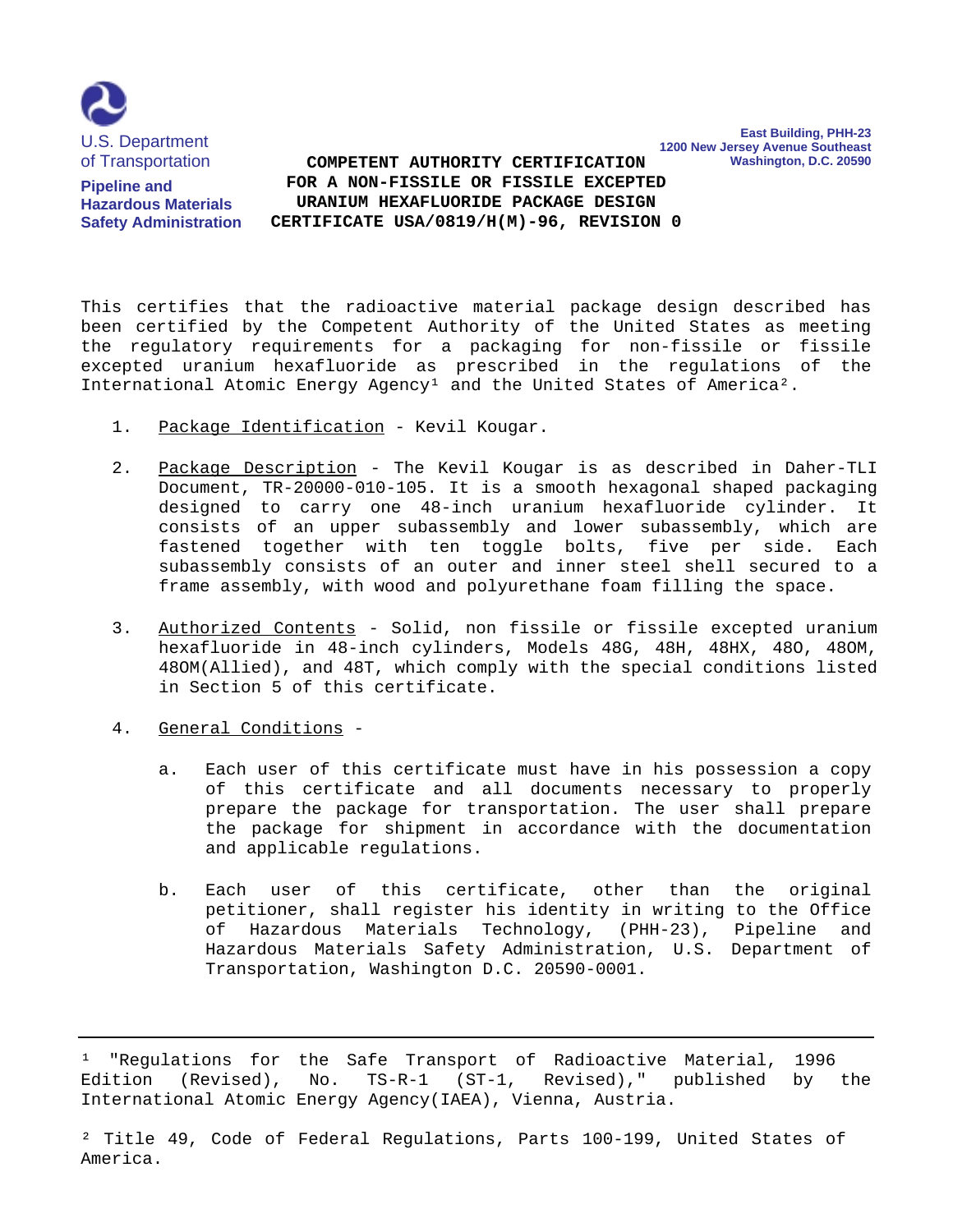### **(- 2 -)**

#### **CERTIFICATE USA/0819/H(M)-96, REVISION 0**

- c. This certificate does not relieve any consignor or carrier from compliance with any requirement of the Government of any country through or into which the package is to be transported.
- d. Pursuant to Paragraph 558 of the IAEA Regulations, for each shipment made in accordance with this certificate, the shipper shall notify the competent authorities of each country through or into which the shipment is to be transported. The shipper shall ensure that this notification has been received by the competent authority at least 15 days prior to the commencement of the shipment.
- e. Records of Quality Assurance activities required by Paragraph  $310$  of the IAEA regulations<sup>1</sup> shall be maintained and made available to the authorized officials for at least three years after the last shipment authorized by this certificate. Consignors in the United States exporting shipments under this certificate shall satisfy the applicable requirements of Subpart H of 10 CFR 71.

### 5. Special Conditions -

- a. Cylinders transported under this certificate must have been designed and manufactured in accordance with the ANSI N14.1 standard in effect at the time of manufacture.
- b. Cylinders transported under this certificate must be operated and maintained in accordance with the ANSI N14.1 standard in effect at the time of shipment.
- c. Cylinders transported under this certificate must contain a quantity of uranium hexafluoride which is compliant with both Title 49 of U.S. Code of Federal Regulations and the ANSI N14.1 standard in effect at the time of shipment.
- 6. Marking and Labeling The package shall bear the marking USA/0819/H(M)-96 in addition to other required markings and labeling.
- 7. Expiration Date This certificate expires on November 30, 2021.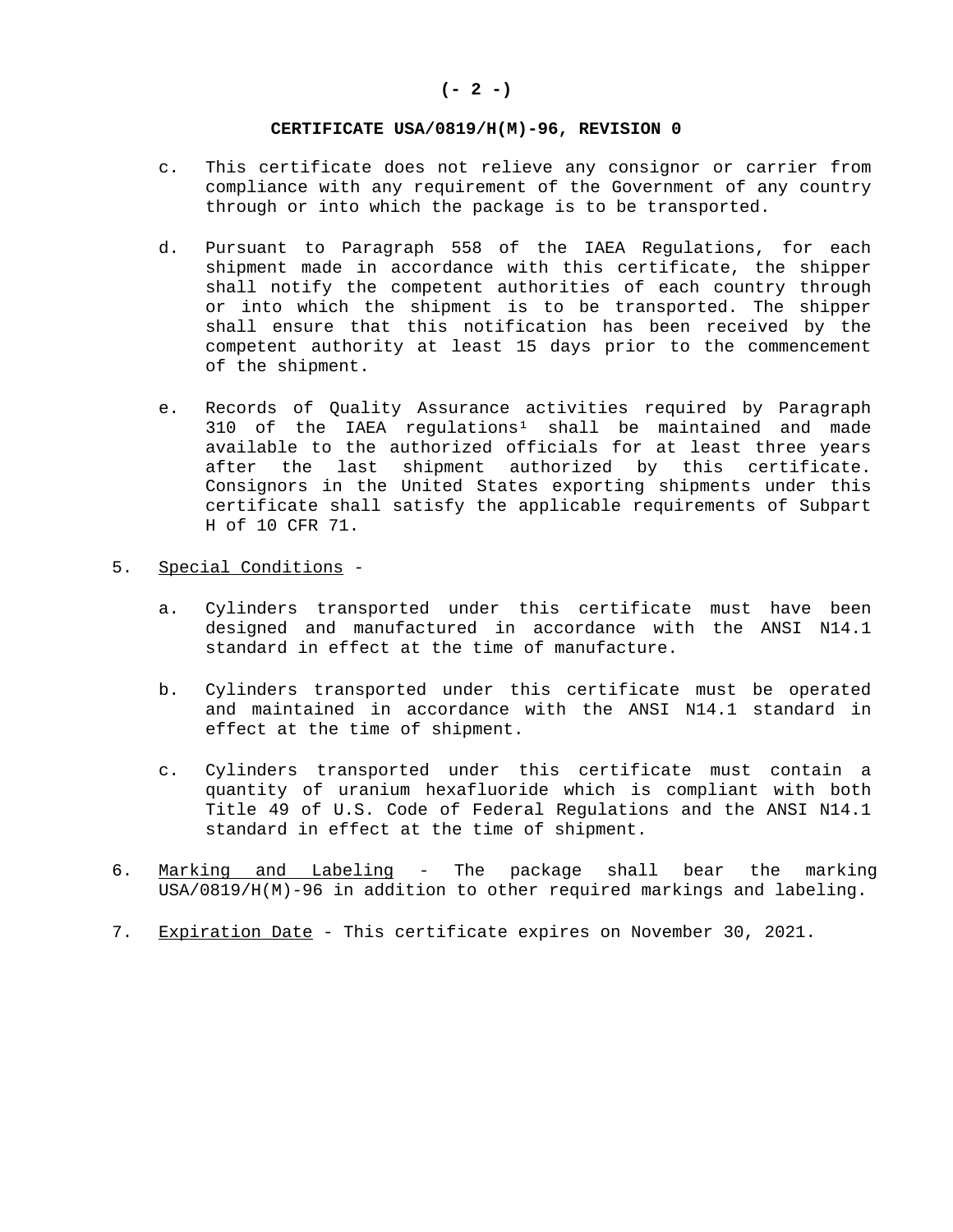### **(- 3 -)**

# **CERTIFICATE USA/0819/H(M)-96, REVISION 0**

This certificate is issued in accordance with paragraph 805 of the IAEA Regulations and Section 173.477 of Title 49 of the Code of Federal Regulations, in response to the October 27, 2016 petition by Transport Logistics International, Fulton, MD, and in consideration of other information on file in this Office.

Certified By:

**Dec 01 2016**

 (DATE)

William Schoonover Acting Associate Administrator for Hazardous Materials Safety

Revision 0 - New issue of H(M) certificate for 48 inch cylinders tested hydraulically at an internal pressure of less than 2.76 MPa.